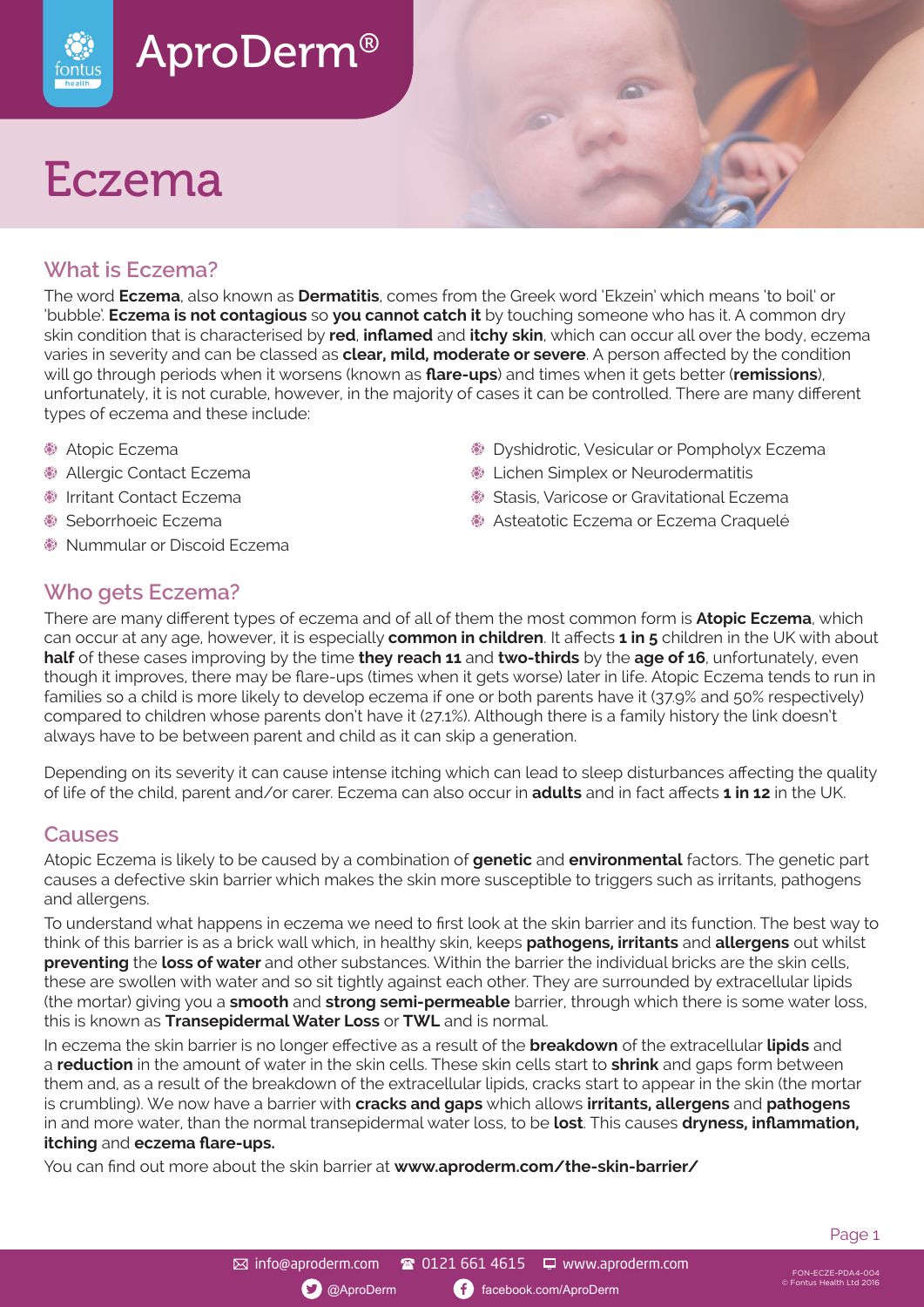

## Eczema

Itching and inflammation can lead to scratching which can lead to further irritation exacerbating the itch-scratch cycle and making the eczema worse. Scratching can also break the skin causing it to bleed, leaving it open to infections and can result in thickening of the skin.



#### **Common Triggers**

fontus

People with eczema have a heightened reaction to sensitisers, irritants, allergens and pathogens so they suffer more inflammation when exposed to them compared to someone who doesn't have eczema. Certain factors (known as triggers) can cause eczema to flare-up or get worse and, not only do triggers vary from person to person, but so does a person's actual response to them. Common triggers include:

- Sensitisers & irritants in skincare products including emollients – SLS, parabens, halogens, fragrances and colours
- Irritants soaps, detergents, bubble baths, washing detergents and disinfectants like chlorine
- Allergens pet dander, mould spores and house dust mites
- Certain fabrics such as wools or dyes and finishes in new clothes
- Microbes bacteria, fungi and viruses
- Stress
- **Temperature extreme hot or cold weather,** extremes in humidity – high and low
- Foods examples include nuts and dairy products – identifying food triggers should be done only with the help of a dietician or doctor
- **Pregnancy and hormonal changes before a period**
- Sweating during exercise
- Swimming

If a person can identify what triggers their symptoms, they can then avoid them and so reduce the risk of flareups. However, sometimes it can be difficult to identify triggers and certain triggers, such as pregnancy and hormonal changes before a period, cannot be avoided. Food triggers should only be avoided after consultation with a healthcare professional such as your doctor or dietician. For more on triggers and other useful information visit our **tips and advice section at www.aproderm.com/tips-and-advice**

#### **Symptoms**

Symptoms of eczema vary depending on the severity of the condition.

- 
- 8
- 
- 

In mild cases the skin is: Whilst in severe cases it can be:

- Dry Intensely and constantly itchy
	- Red **Inflamed Inflamed**
- Itchy Neeping スタックス こうしょう こうしょう こうしょう しょうしょう いちょう あいじょう いちょう はんしゃ めいじょう いちょう こうしょう いちょう いちょう じょうしゃ じょうしょう じょうしゃ じょうしょく じょうしょく いちょうしょく いちょうしょく はんしゃ しょうしょく しょうしょく しょうしょく しょうしょく しょうしょく
	- Scaly **Contract Contract Contract Contract Contract Contract Contract Contract Contract Contract Contract Contract Contract Contract Contract Contract Contract Contract Contract Contract Contract Contract Contract Contract** 
		- **Bleeding**
		- **B** Possibly infected
		- There may be darkened or lightened skin patches

FON-ECZE-PDA4-004